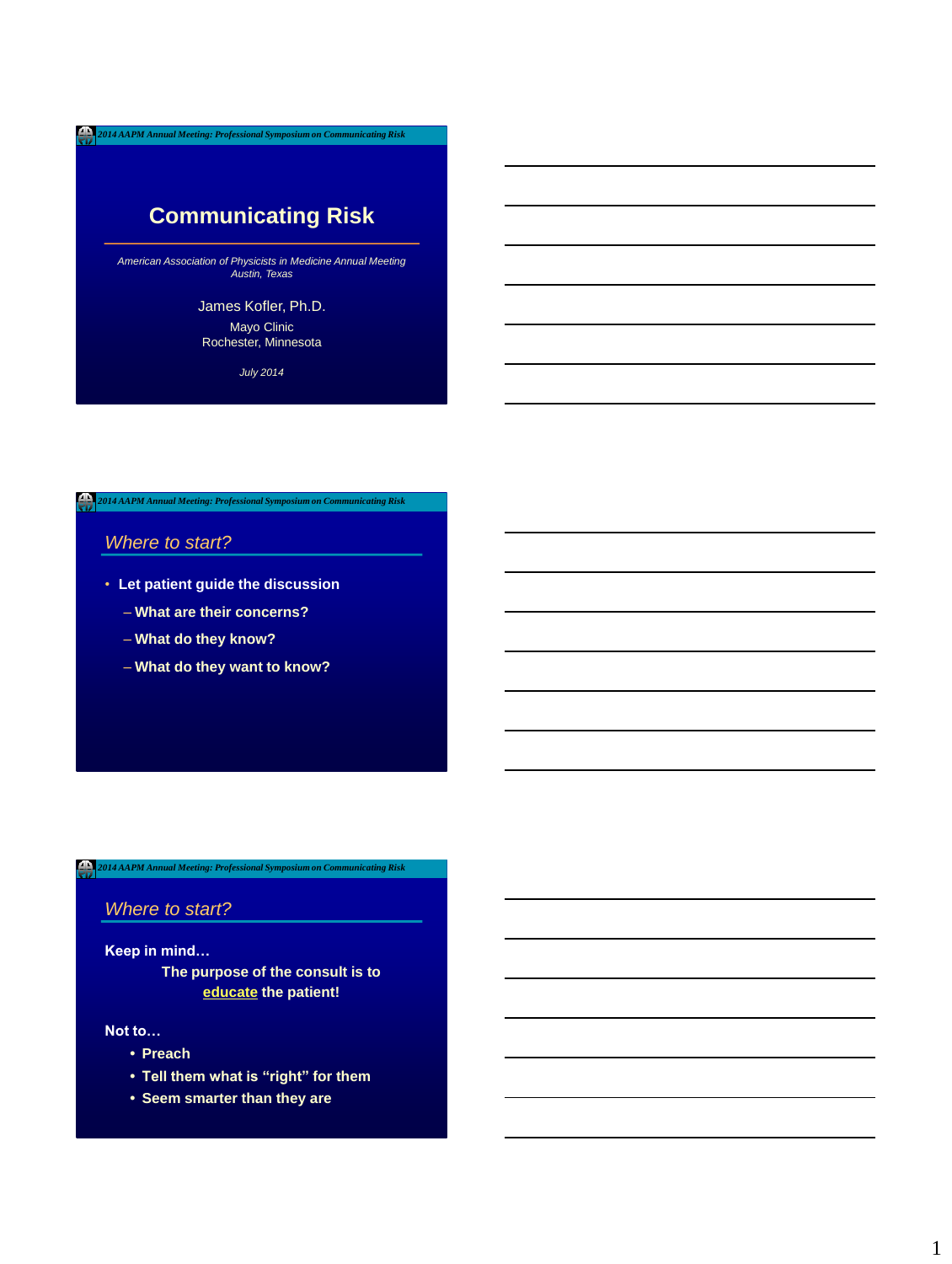# *When risk values are discussed…\**

- **Note challenges of determining risk**
	- **Atomic bomb survivor data**
	- **Circumstances and difficulty comparing doses to medical exposures**
	- **Large uncertainties**
	- **Risk is immeasurably small, if existent**
- **Probabilities can be a worm-hole**

### \*Risk values are almost ALWAYS discussed!

# *2014 AAPM Annual Meeting: Professional Symposium on Communicating Risk*

# *Risk Reality*

 **BEIR VII Report**

**"At doses of 100 mSv or less, statistical limitations make it difficult to evaluate cancer risk in humans."**

### **AAPM Statement**

**"Risks of medical imaging at effective doses below 50 mSv for single procedures or 100 mSv for multiple procedures over short time periods are too low to be detectable and may be nonexistent.**

**Predictions of hypothetical cancer incidence and deaths in patient populations exposed to such low doses are highly speculative and should be discouraged."**

#### *2014 AAPM Annual Meeting: Professional Symposium on Communicating Risk* Δ.

**Focus on BENEFIT**

- **Consequences of having the exam**
	- **Importance of getting answers**
	- **Negative & positive results are answers**
- **Consequences of NOT having the exam**
	- **Stress of not knowing**
	- **Potentially more serious medical problems**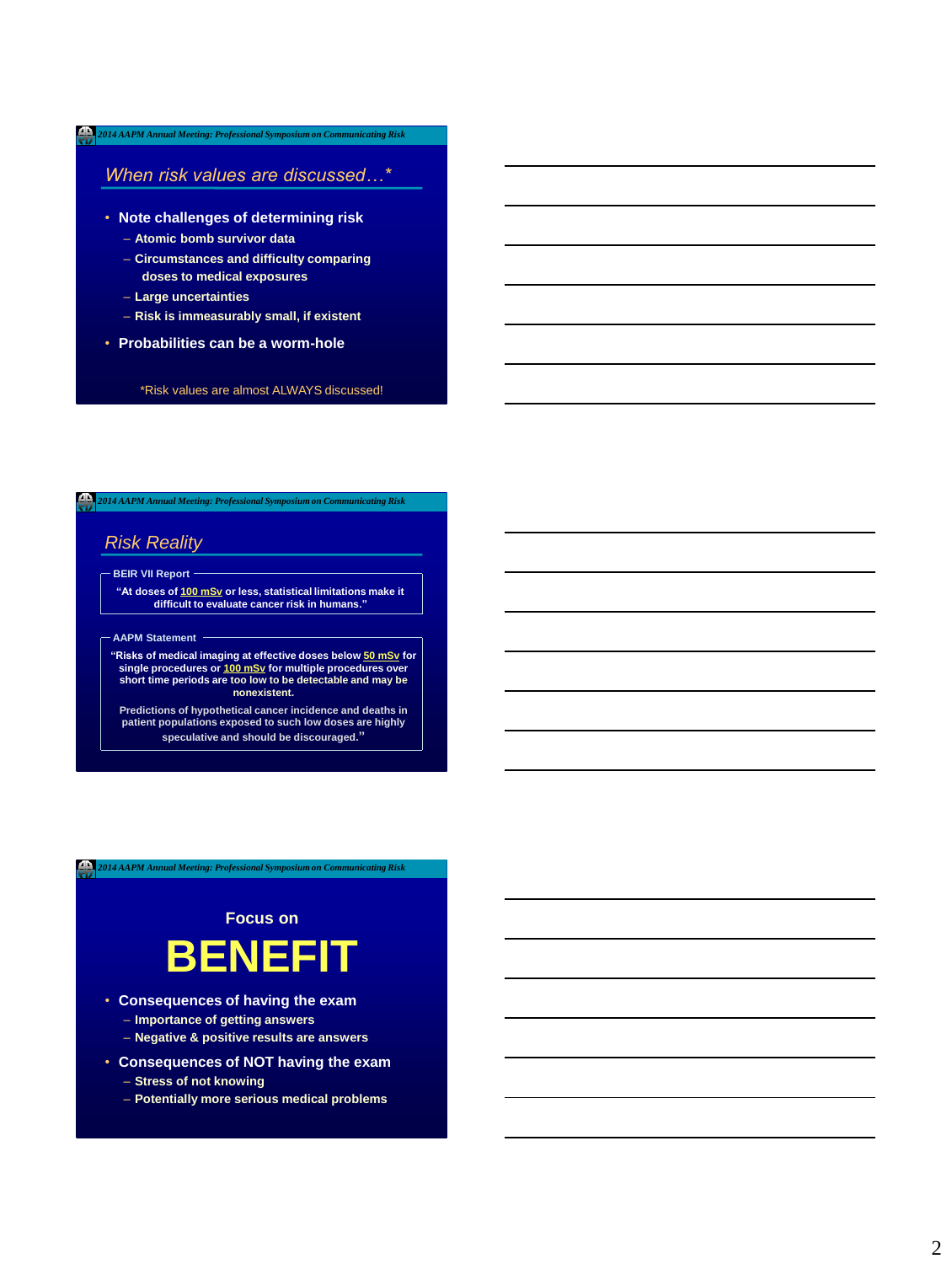### *Case 1*

- **RSO gets call from physician**
- **49 yo need an L-spine x-ray**
- **Patient concerned because of many x-ray exams in past years**
- **RSO calls me to check our records**

### *2014 AAPM Annual Meeting: Professional Symposium on Communicating Risk*

- 02-Oct-2013 PX-NA (Single full mouth x-ray)
- 20-Jun-2013 V&IRAD Ultrasound Guidance (fluoroscopic guidance for picc placement)
- 25-Feb-2013 V&IRAD Vascular & Intervention (Uterine artery embolization, fluoroscopy) 29-Jan-2013 NM BMD Spine and/or Hip(s) (Bone mineral density, Lower spine + both hips)
- 
- 25-Jan-2013 CT Ent Abd w-Pelvis w (CT scan of the Abdomen and Pelvis with oral and IV<br>- Contrast using the enterography protocol—single pass)<br>• 24-Jan-2013 CT Maxillofacial wo (CT scan of the Maxillofacial region withou
- Brain lab protocol, single pass) 27-Dec-2012 Hand x-ray (both hands 2 view PA/Obl)
- 22-Dec-2012 V&IRAD Ultrasound Guidance (Placement of a 4F single lumen left arm SOLO PICC)
- 19-Nov-2012 V&IRAD Ultrasound Guidance (Single-lumen PICC line placed via the left arm without complications. Postprocedure chest x-ray shows it is in good position and can be used immediately)
- 12-Jul-2012 B Foot 3vw/STDG AP/LAT/Obl (x-ray both feet together, 3 views) 12-Mar-2012 BILATERAL DIGITAL DIAGNOSTIC MAMMOGRAM WITH CAD
- 
- 28-Feb-2012 NM BMD Spine and/or Hip(s) (Bone mineral density)
- 
- 26-Sept-2011 XC-Bitewings 11-Aug-2011 B Foot 3vw/STDG & Ankle 3vw/STDG (Both Foot 3vw/STDG & Ankle 3vw/STDG)

### *2014 AAPM Annual Meeting: Professional Symposium on Communicating Risk*

- 
- 06-Apr-2011 NM BMD Spine and/or Hip(s) (Bone mineral density) 06-Jan-2011 R CT EXT UPPER w (CT arthrogram of the right shoulder with intra-articular contrast)
- 03-Jan-2011 R Shoulder 2 or 3vw w/Axillary (x-ray, right shoulder)
- 11-Nov-2010 Bilateral digital screening mammogram 22-Oct-2010 CT-CT Chest (Chest CT, not done at Mayo)
- 
- 22-Oct-2010 CT-CT Sinuses (Sinus CT, not done at Mayo)
- 21-Oct-2010 CR-DX c-spine, l-spine, hand (x-ray, not done at Mayo)
- 21-Oct-2010 CR-DX Hands Bilateral (hands x-ray, not done at Mayo)
- 21-Oct-2010 CR-DX Pelvis (Pelvis x-ray, not done at Mayo)
- 
- 21-Oct-2010 CR-DX Feet Bilateral (Foot x-ray, not done at Mayo) 21-Oct-2010 CR-DX Spine Lumbosacral (spine x-ray, not done at Mayo) 21-Oct-2010 CR-DX Spine Cervical Complete (C-spine x-ray, not done at Mayo)
- 
- 01-Aug-2010 L Femur 2vw AP/Lat (Femur x-ray, 2 views)
- 04-Jan-2010 CT CHEST wo
- 28-Jul-2009 B Clavicle 1 vw Seredipity (x-rays, localized view of sternoclavicle joints) 29-May-2009 B Foot 3 vw/STDG & Ankle 3vw/STDG (x-ray)
- 
- 27-Jan-2009 Sp\*Thor 2vw & LS 3vw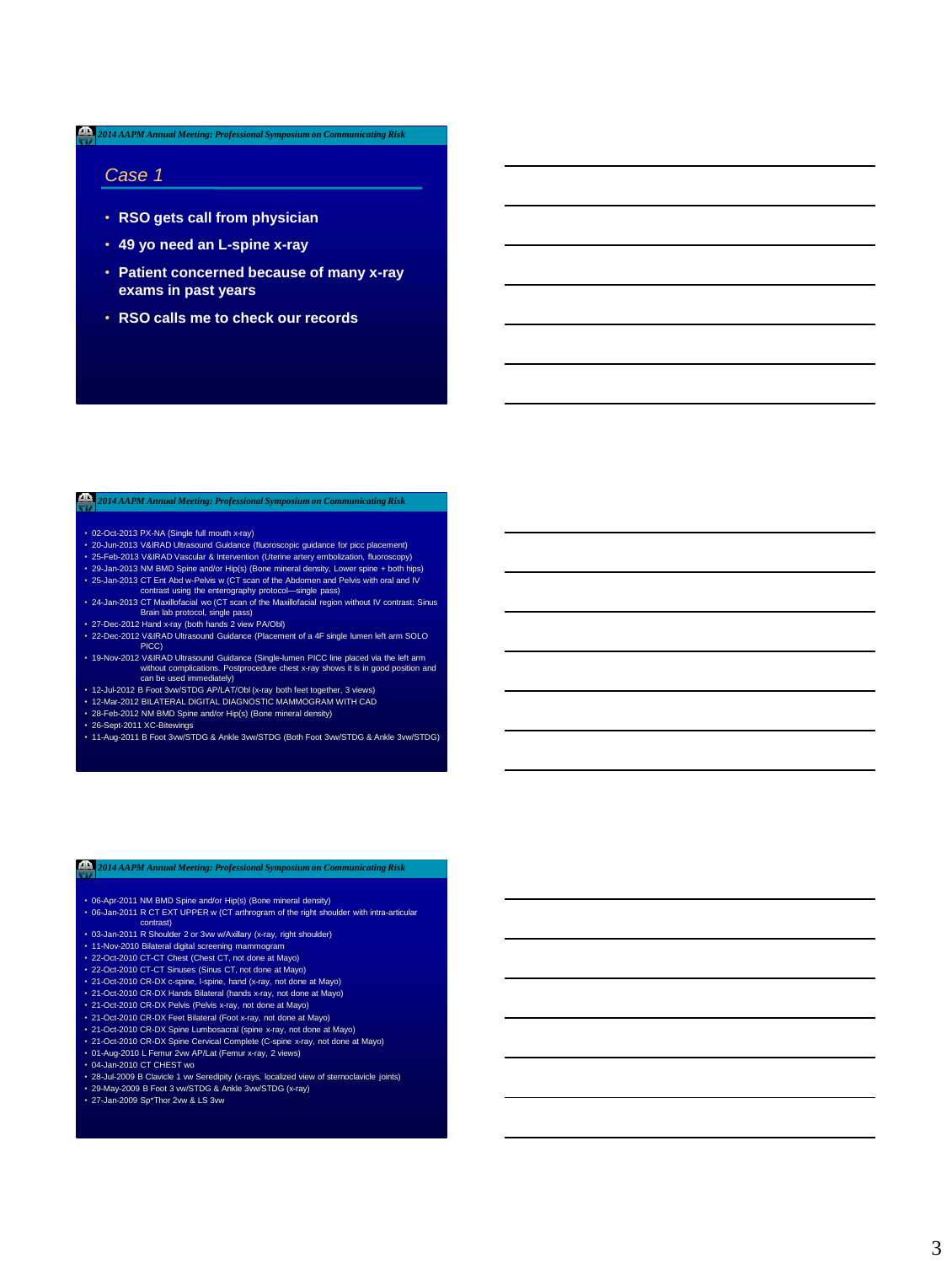- 27-Jan-2009 Sp Cerv 3vw AP/Lat/Odontoid
- 27-Jan-2009 Pelvis w/Sacro-lliac obl 3 vw
- 21-Jan-2009 NM BMD Spine and/or Hip(s)
- 25-Nov-2008 R Fingers 3vw PA/Lat/Obl
- 06-Oct-2008 MG /Screening Exam (Bilateral digital screening mammogram)
- 07-Aug-2008 Chest—PA & Lateral (x-ray) 07-Aug-2008 CT Head wo
- 19-Mar-2008 CT CHEST wo
- 27-Feb-2008 B Foot 3vw/STDG & Ankle 3vw/STDG
- 06-Jul-2007 Chest PA & Lateral
- 14-Feb-2007 B Wrist 4vw PA/Lat/Obl
- 13-Nov-2006 CT CHEST wo
- 
- 06-Sep-2006 L MG /Diagnostic Exam (Unilateral digital diagnostic mammogram) 16-Aug-2006 L MG /Screening Exam (Bilateral digital screening mammography) 09-Aug-2006 Chest—PA & Lateral
- 
- 21-Jun-2006 CT-CT CHEST (ROUTINE) W CONTRAST (not done at Mayo)
- 21-Jun-2006 CT-CT HEAD ROUTINE W O CONTRAST (not done at Mayo)
- 14-Jun-2006 NM Bone scn 3 Phase

# *2014 AAPM Annual Meeting: Professional Symposium on Communicating Risk*

- 
- 09-Jun-2006 Pelvis (x-ray) 31-May-2006 Sp\*Thor 2 vw & L S 3vw 23-May-2006 NM BMD Spine and/or Hip(s) 10-Mar-2005 CT Chest wo
- 
- 
- 09-Mar-2005 Chest—PA & Lateral 06-Jan-2005 CT ABDOMEN we & PELVIS wo
- 
- 04-Jan-2005 NM BMD Spine and/or Hip(s) • 04-Jan-2005 CT Coronal Sinus wo
- 
- 03-Jan-2005 CT CHEST wo
- 14-Jan-2004 R Hip 2vw AP/Lat
- 13-Dec-04 PA & Lateral Chest x-ray (outside film interpreted by Mayo 11-Jan-2005)
- 27-Aug-2004 Bilateral mammogram (outside film interpreted by Mayo 11-Jan-2005) 20-Jan-2002 B Foot 3vw/STDG AP/Lat/Obl
- 
- 20-Jun-2002 NM Bone Scn 3 Phase
- 25-May-2001 NM BMD Spine and/or Hip(s)
- 
- 23-May-2001 CT Coronal Sinus wo 23-May-2001 Chest—PA & Lateral 20-Jul-1999 GU-KUB w/tomos
- 

# *2014 AAPM Annual Meeting: Professional Symposium on Communicating Risk*

- 26-Apr-1999 Mammo SCREENING (Bilateral)
- 26-Apr-1999 CT Coronal Sinus wo
- 26-Apr-1999 Chest—PA & Lateral
- 26-Apr-1999 zFeet -& Ankles (Both) (STDG)
- 19-Dec-1994 Hips, Bilat, Min 2 vws ea Hip
- 09-Jan-01 Sinus CT (outside, interpreted by Mayo 24-May-2001)

# 73 radiological exams (over 14 years)

# Should we be concerned?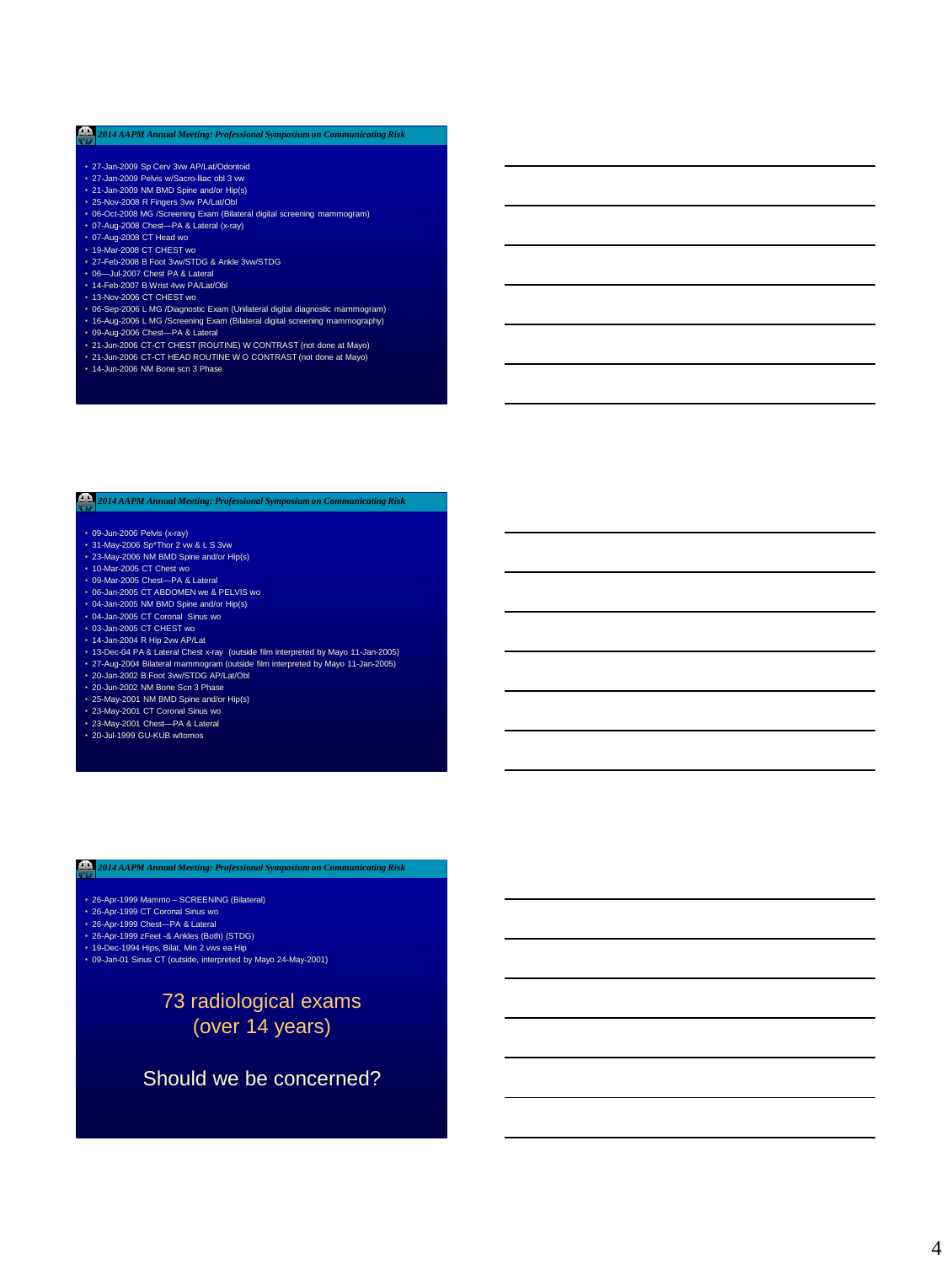| Date                       | General Type                |                                                                                                                                                                                                                                                                                                                                                                                                                                                               | Arrest Dose Description                                                                                                       |
|----------------------------|-----------------------------|---------------------------------------------------------------------------------------------------------------------------------------------------------------------------------------------------------------------------------------------------------------------------------------------------------------------------------------------------------------------------------------------------------------------------------------------------------------|-------------------------------------------------------------------------------------------------------------------------------|
| AC Iss. 2005               | CT Abd & Polyis             | 14                                                                                                                                                                                                                                                                                                                                                                                                                                                            | CT ARDOMEN TO & PELVIS TO                                                                                                     |
| 25-Jan-2013<br>03-Jan-2005 | CT Abd & Pelvis<br>CT Chevr | 14                                                                                                                                                                                                                                                                                                                                                                                                                                                            | CT Eat AM w-Pelvis w (CT scan of the Abdomen and Pelvis with oral and IV contrast using the entercepathy protocol-sizede must |
| 10-Mar-2005                | CT Chest                    | ó<br>ó                                                                                                                                                                                                                                                                                                                                                                                                                                                        | CT CHEST we<br>CT Chest no                                                                                                    |
| 21-Jan-2006                | CT Chevr                    | ó                                                                                                                                                                                                                                                                                                                                                                                                                                                             | CT-CT CHEST (ROUTINE) W CONTRAST (not done at Mayo)                                                                           |
| 10.Mar.2008                | CT Clear                    | ó                                                                                                                                                                                                                                                                                                                                                                                                                                                             | CT CHEST we                                                                                                                   |
| 04-Jan-2010                | CT Chest                    | ó                                                                                                                                                                                                                                                                                                                                                                                                                                                             | CT CHEST we                                                                                                                   |
| 22-Oct-2010                | CT Clear                    | ó                                                                                                                                                                                                                                                                                                                                                                                                                                                             | CT-CT Chest (Chest CT, not done at Mayo)                                                                                      |
| 26-Apr-1999                | CT Head                     | $\mathfrak{I}_{\mathcal{A}}$                                                                                                                                                                                                                                                                                                                                                                                                                                  | CT Coronal Sinus wo                                                                                                           |
| 09-Jan-2001                | CT Head                     | $\overline{2}$                                                                                                                                                                                                                                                                                                                                                                                                                                                | Sims CT (outside, interpreted by Mayo 24-May-2001)                                                                            |
| 23-May-2001                | CT Head                     | $\overline{z}$                                                                                                                                                                                                                                                                                                                                                                                                                                                | CT Coronal Sinus wo                                                                                                           |
| 04-Jan-2005                | CT Head                     | $\overline{z}$                                                                                                                                                                                                                                                                                                                                                                                                                                                | CT Cornell Sing and                                                                                                           |
| 21-Jan-2006                | CT Head                     | $\mathfrak{D}_{\mathbb{C}}^{\mathbb{C}}\left( \mathfrak{D}_{\mathbb{C}}\right) =\mathfrak{D}_{\mathbb{C}}^{\mathbb{C}}\left( \mathfrak{D}_{\mathbb{C}}\right) ^{\mathbb{C}}\left( \mathfrak{D}_{\mathbb{C}}\right) ^{\mathbb{C}}\left( \mathfrak{D}_{\mathbb{C}}\right) ^{\mathbb{C}}\left( \mathfrak{D}_{\mathbb{C}}\right) ^{\mathbb{C}}\left( \mathfrak{D}_{\mathbb{C}}\right) ^{\mathbb{C}}\left( \mathfrak{D}_{\mathbb{C}}\right) ^{\mathbb{C}}\left( \$ | CT-CT HEAD ROUTINE W O CONTRAST (not done at Mayo)                                                                            |
|                            |                             |                                                                                                                                                                                                                                                                                                                                                                                                                                                               |                                                                                                                               |
| 27-Dec-2012                | Rad Extremity               | $\circ$                                                                                                                                                                                                                                                                                                                                                                                                                                                       | Band x-ray (both hands 2 view PA/ON)                                                                                          |
| 14-Jan-2004                | Rad Hip                     | ×.                                                                                                                                                                                                                                                                                                                                                                                                                                                            | R He 2ve APLa                                                                                                                 |
| 10. Dec. 100.0             | Rad Hirs                    |                                                                                                                                                                                                                                                                                                                                                                                                                                                               | Hips, Bilg, Min 2 yes on Hip-                                                                                                 |
| 20-Jul-1999                | <b>RAD KUB</b>              |                                                                                                                                                                                                                                                                                                                                                                                                                                                               | GU-KUR whomes                                                                                                                 |
| 27-Jan-2009                | Rad L-Spine                 |                                                                                                                                                                                                                                                                                                                                                                                                                                                               | So*Ther 2ow & LS 2ow                                                                                                          |
| 21-Oct-2010                | Rad L-Snine                 |                                                                                                                                                                                                                                                                                                                                                                                                                                                               | CR-DX Spine Lumbosacral (spine x-ray, not done at Mayo)                                                                       |
| 09-Jan-2006                | <b>Rud Polyin</b>           |                                                                                                                                                                                                                                                                                                                                                                                                                                                               | Pelvis (x-pa)                                                                                                                 |
| 27-Jan-2009                | Rad Pelvis                  |                                                                                                                                                                                                                                                                                                                                                                                                                                                               | Pelvis w/Sacro-Eiac obl 3 yrs                                                                                                 |
| 21-Oct-2010                | Rad Pelvis                  |                                                                                                                                                                                                                                                                                                                                                                                                                                                               | CR-DX Public (Public x-ray, not done at Mayo)                                                                                 |
| 28.1-L2000                 | <b>Rud Shoulder</b>         |                                                                                                                                                                                                                                                                                                                                                                                                                                                               | B Clasicia 1 yw Seredinity (x-rays, localized view of starnoclasicle joints)                                                  |
| 03-Jan-2011                | Rad Shoulder                |                                                                                                                                                                                                                                                                                                                                                                                                                                                               | R Shoulder 2 or Jow w/Asillary (weay, right shoulder)                                                                         |
| 31-May-2006                | Rad Spine                   |                                                                                                                                                                                                                                                                                                                                                                                                                                                               | So*Ther 2 vw & L S 2 vw                                                                                                       |
| 21-Oct-2010                | Rad Spine                   | ×.                                                                                                                                                                                                                                                                                                                                                                                                                                                            | CR-DX c-spins, 1-spins, hand (x-ray, not done at Mayo).                                                                       |

| <u> 1989 - Johann Stoff, deutscher Stoff, der Stoff, der Stoff, der Stoff, der Stoff, der Stoff, der Stoff, der S</u> |  |        |
|-----------------------------------------------------------------------------------------------------------------------|--|--------|
| <u> 1989 - Johann Stoff, Amerikaansk politiker (* 1908)</u>                                                           |  |        |
|                                                                                                                       |  |        |
|                                                                                                                       |  |        |
| <u> 1980 - Andrea Station Barbara, actor a component de la componentación de la componentación de la componentaci</u> |  |        |
|                                                                                                                       |  | $\sim$ |
|                                                                                                                       |  |        |

# *Case 1: Points*

- **List intimidating & misleading at first glance**
- **Rough estimates sufficient** – **Would take long time to detail, no value**
- **Communication with physician**
- **Offer to speak with patient, if needed**

# *2014 AAPM Annual Meeting: Professional Symposium on Communicating Risk*

# *Case 2*

- **2 y.o. falls off high-chair, develops fever**
- **Gets head CT at ER ("just a bump")**
- **Months later grandfather calls Mayo**
	- **Cold call, trying to reach anyone with information**
	- **Worried about his son (boy's father)**
	- **Boy's father in distress over CT "death sentence"**
	- **Weight loss, sleep issues, work issues**
- **"Our house used to be all singing and dancing and now it is just all sadness"**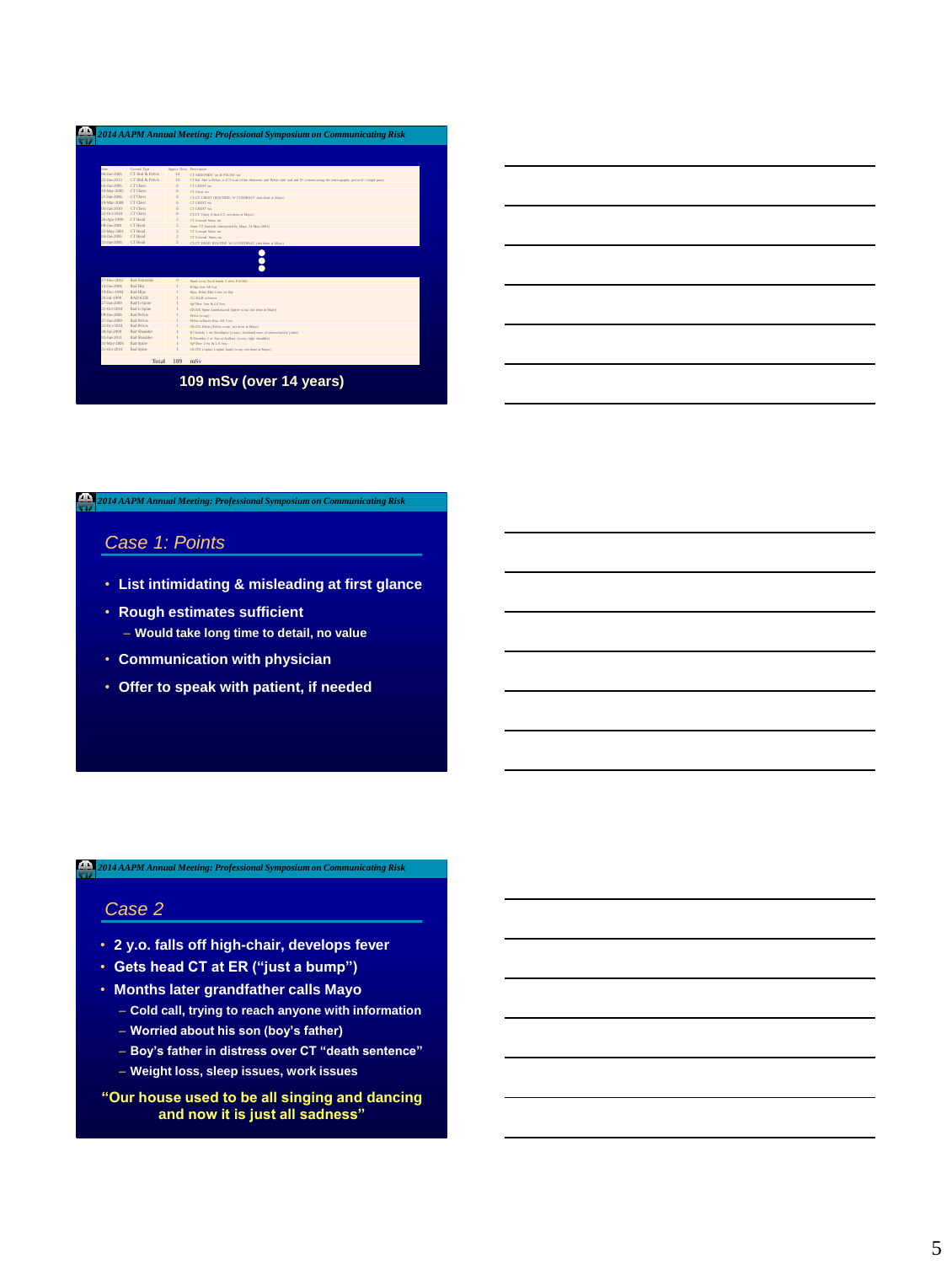# *Case 2: Points*

**"Worry and stress affects the circulation, the heart, the glands, the whole nervous system, and profoundly affects heart action."** *Dr. Charles H. Mayo, 1898*

- **Fear & stress very real**
- **Listen, relate, show compassion, build trust**
- **Share information (educate)**

*2014 AAPM Annual Meeting: Professional Symposium on Communicating Risk*

# *Case 3*

- **Elderly woman, CT few months prior**
- **Wants dose and cancer risk increase**
- **Discuss, she seems fine**
- **Calls days later, same questions (ok now)**
- **Calls repeatedly, same conversation**
- **Finally had to stop**

**"You are causing more harm to yourself by obsessing than the radiation could have possibly done"**

### *2014 AAPM Annual Meeting: Professional Symposium on Communicating Risk*

### *Case 3: Points*

**"While there are several chronic diseases more destructive to life than cancer none is more feared."** *Dr. Charles H. Mayo, 1926*

- **Some people just need to talk to someone**
- **Some need to feel in control of their situation** – **I encourage this!**
- **Some may never understand risk "reality"** – **Need to recognize and act accordingly and professionally**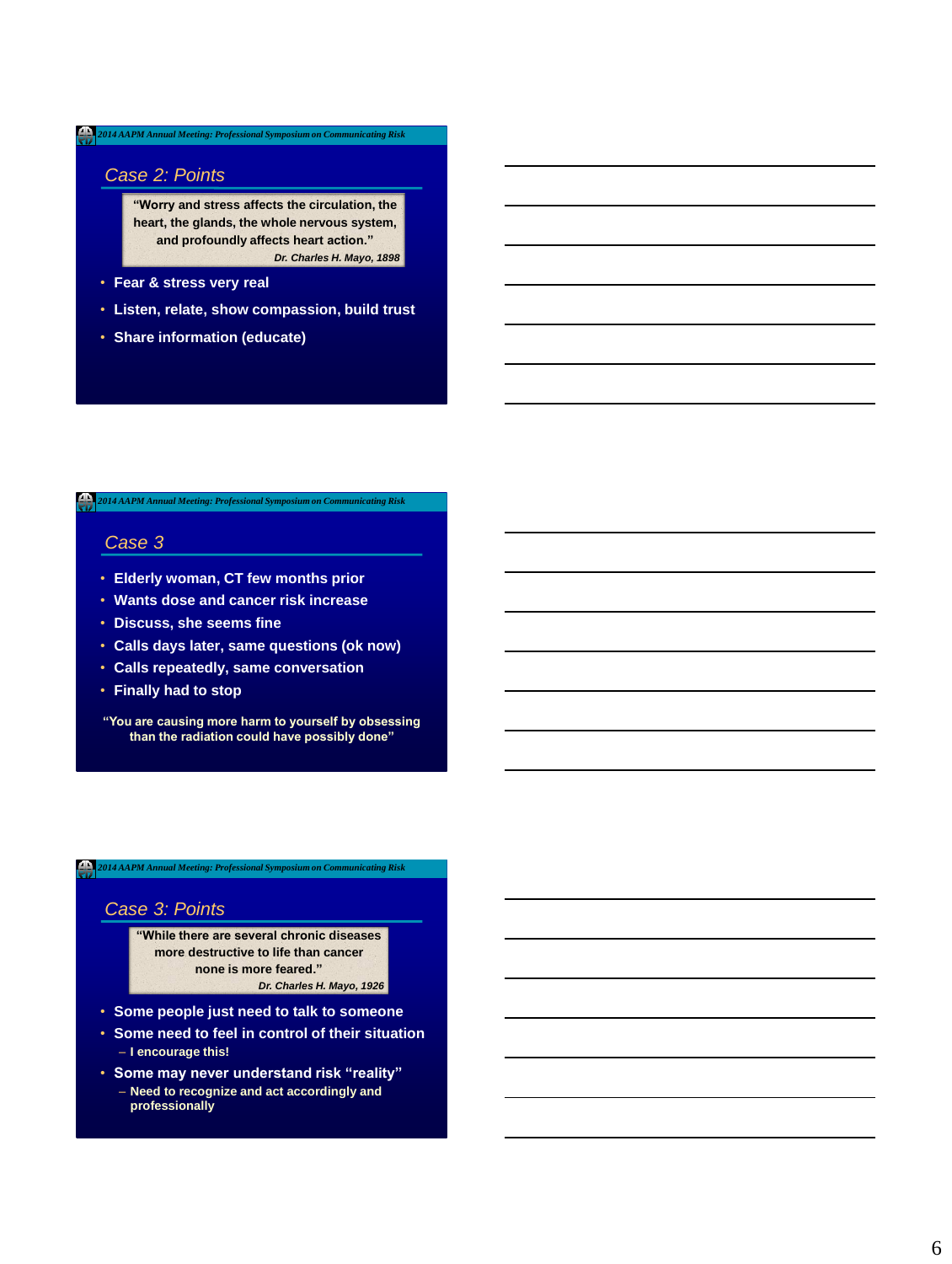### *Case 4*

- **20 yo male need a pre-surgical hip CT**
- **Few recent scans, mostly to shoulder**
- **Concerned about cancer (and more?)**
- **Briefly covered the background on risk**
- **Then asked him**
	- *"What is the benefit from the surgery?"*

*2014 AAPM Annual Meeting: Professional Symposium on Communicating Risk*

# *Case 4*

# *"I could walk again"*

- *What about radiation "down there"?*
- **Dr. told him no more radiation "down there" for at least 6 months**
- **Clearly alarmed**

# *2014 AAPM Annual Meeting: Professional Symposium on Communicating Risk*

# *Case 4: Points*

- **Very obvious benefit/risk**
- **Real concern most likely testicular dose**
- **Misinformation from authority (doctor) tipped risk scale**
- **Can be difficult to "undo"** – **Correct, but don't insult**